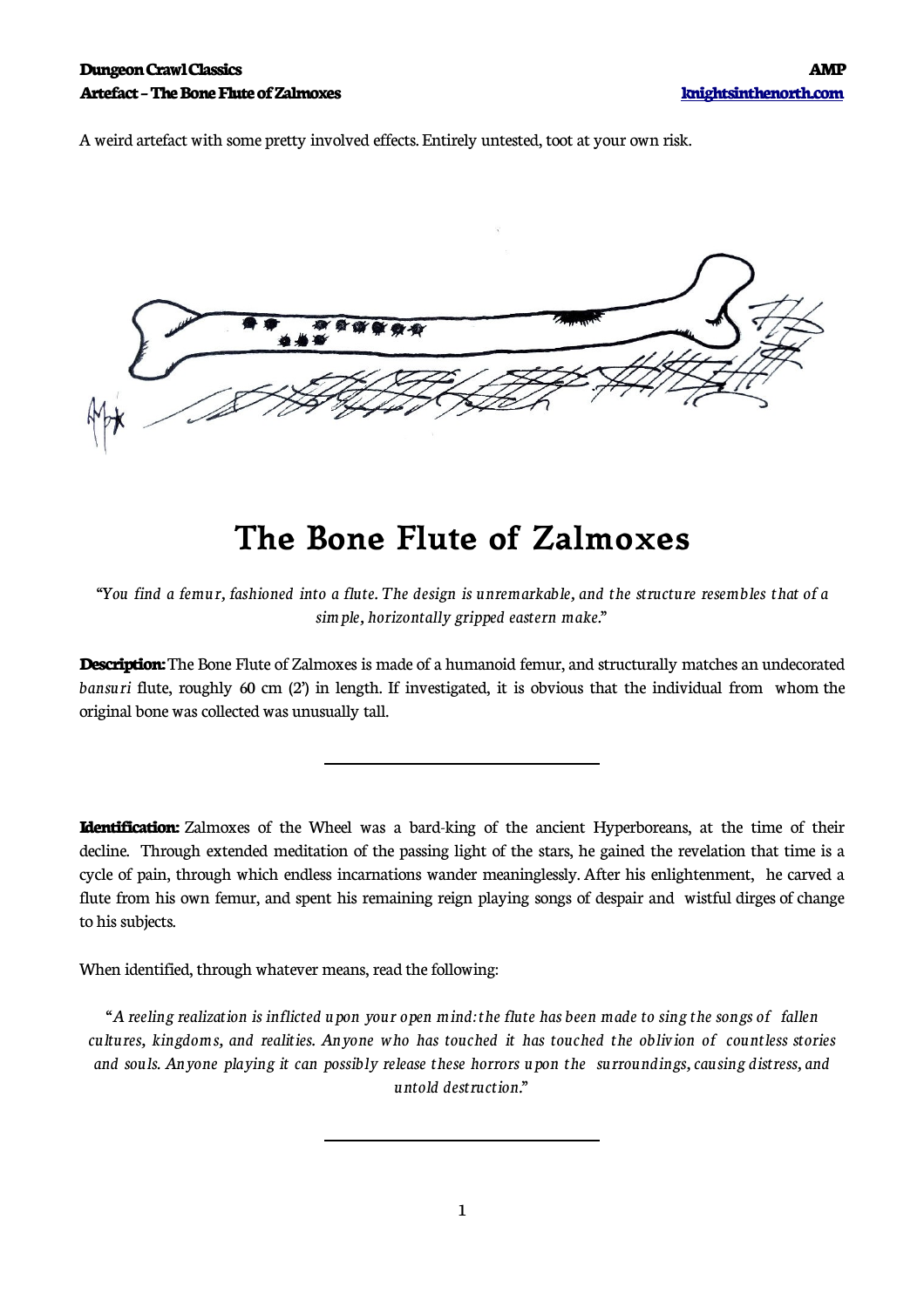$\overline{a}$ 

- **1.** Anyone who touches it is affected by the Touch of Zalmoxes, a lingering effect from the dying days of ancient Hyperborea (see below).
- **2.** If anyone carries or owns the flute for an extended period of time there are additional effects that come into play, as the destruction witnessed by the instrument seeps into their aura; this is called the Cure of Zalmoxes (see below).
- **3.** If played the flute can produce the Song of Zalmoxes (see below, *note* that the Song is laid out on the last pages of this document so they can be used as a player handout).

*NOTE* that the both the Touch and the Cure of Zalmoxes can only be detected as strange latent effects or a curses, and should never be described to the players in detail, regardless of identify check results.

**The Touch of Zalmoxes:** Roll on the below table if a character has touched the flute (1d6 modified by their Personality). The roll should happen on the next rest, or whenever it is convenient for the story, effects are not immediate. After suffering whatever effect occurs, the character gains an immunity to the Touch for the next 28 days. Bare skin is not required for the effect to take place.

NOTE that optimally the effects of the Flute should not be explained to the characters at all, but rather impressed upon the players as urges towards certain things, and strange physical occurrences.

| TABLE A: The Touch of Zalmoxes |                                                                                                                                                                                                                                                                                                                                                                                                                                                                                                                                                             |  |
|--------------------------------|-------------------------------------------------------------------------------------------------------------------------------------------------------------------------------------------------------------------------------------------------------------------------------------------------------------------------------------------------------------------------------------------------------------------------------------------------------------------------------------------------------------------------------------------------------------|--|
| $D6 + PER \mod$                | <b>Effect</b>                                                                                                                                                                                                                                                                                                                                                                                                                                                                                                                                               |  |
| 0 or less                      | <b>Wounds:</b> The character takes 1d8 points of damage, experienced as the feeling of<br>being rent apart by uncontrollable forces. There is no apparent or visible source for this<br>damage, nor is the character directly aware of what is causing it. Witnesses do not see any<br>source for the pain either, although it is obvious the sufferer is damaged and hurting.<br>If this damage would kill the character they are rendered comatose instead, remaining<br>in this state for d7 days or until healed magically. The damage does not heal as |  |
| 1                              | normal, and Cleric Lay On Hands checks are treated as one step lower.<br><b>Scars:</b> The character takes 1d6 points of damage, experienced as a realization of old<br>wounds that weren't there earlier. Scars are present, and the character has vague<br>memories of other people getting hurt in those body parts.                                                                                                                                                                                                                                     |  |
|                                | If this damage would kill the character they are rendered comatose instead, remaining<br>in this state for d7 days or until healed magically. Damage heals as normal, but Cleric<br>Lay On Hands checks are treated as one step lower.                                                                                                                                                                                                                                                                                                                      |  |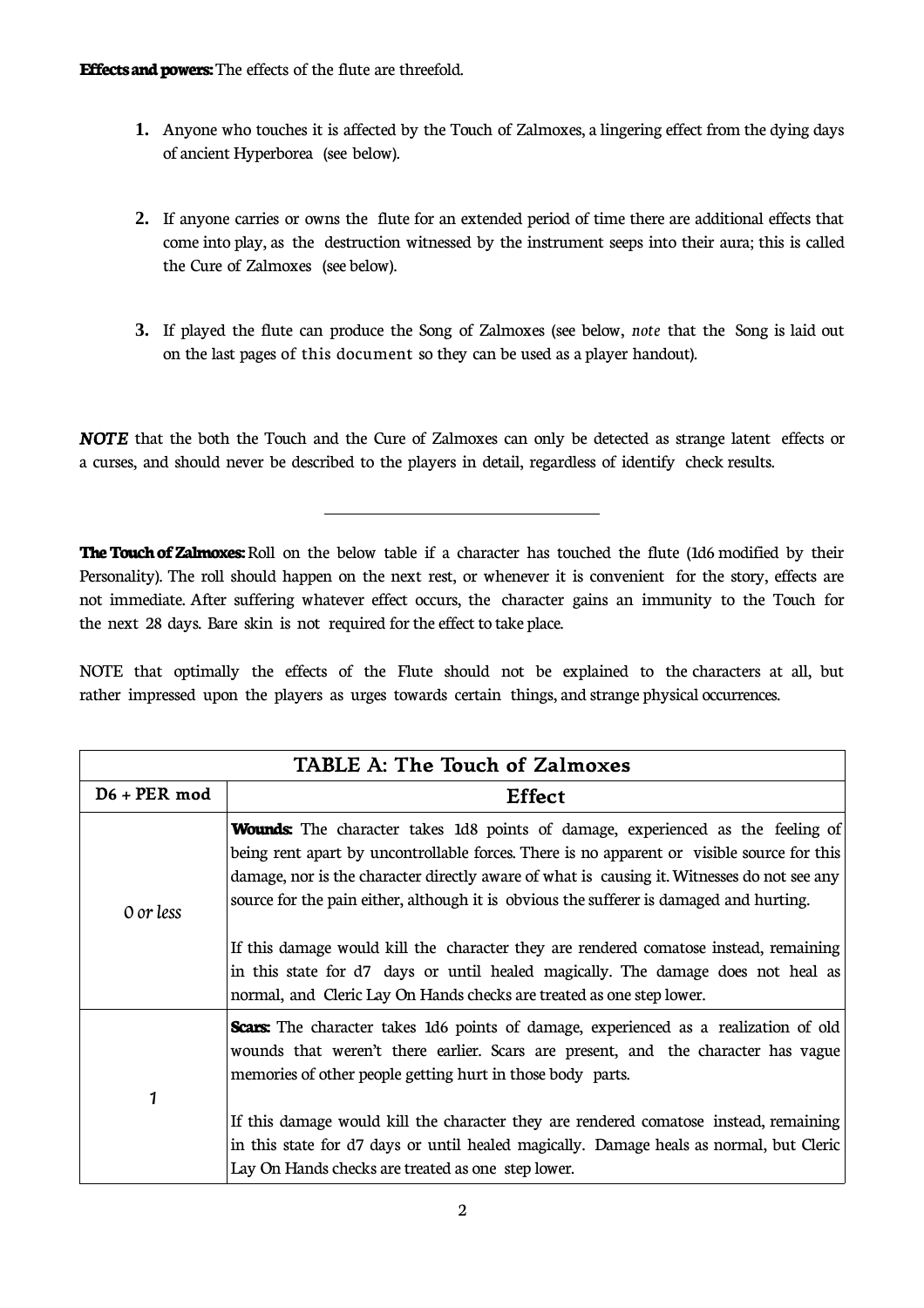| $\boldsymbol{2}$     | <b>Pain:</b> The character takes 1d4 points of damage, experienced as an inordinate strain on<br>internal organs and joints. They have clear memories of self-destructive acts towards<br>these body parts, but the perpetrators are clearly not the character themselves, but<br>rather other, unrecognizable beings.<br>This damage cannot kill a character. Damage heals as normal, and can be healed as<br>normal.                              |
|----------------------|-----------------------------------------------------------------------------------------------------------------------------------------------------------------------------------------------------------------------------------------------------------------------------------------------------------------------------------------------------------------------------------------------------------------------------------------------------|
| $\boldsymbol{\beta}$ | <b>Memories:</b> The character is plagued by the recollections and references of others,<br>experiencing dé ja vu almost constantly.<br>This dissonance lasts 1d7 days, and causes them to be at a -2 to all checks except those<br>considering perception and intuition, which are made at a +2.                                                                                                                                                   |
| $\overline{4}$       | <b>Caress:</b> The character feels content when witnessing despair or pain, yearning for the<br>oblivion at the end of all things.<br>They gain +2 to all morale checks and Will saves to resist fear effects and disgust. In<br>these situations, they experience elated memories of similar experiences; these memories<br>are clearly not their own. The effect lasts for d7 days.                                                               |
| $\mathfrak{s}$       | Joy: The character experiences feelings of happiness and contentment when faced with<br>entropy and destruction, acutely realizing the path of all things, and wishing to witness<br>it to the very end.<br>They gain $+2$ to all saves for the duration of d7 days, freely expressing their joy at the<br>discomfort and pain of others.                                                                                                           |
| 6 or more            | <b>Bliss:</b> The character realizes that nothing matters and all things are entropy. They<br>eschew expressing this revelation to anyone around them, but are secretly<br>strengthened by pain around them, experiencing orgasmic joy at the destruction of<br>others.<br>Whenever a creature takes $10+$ damage from a single event within 7 metres (21') of the<br>character, they are healed by half that amount. The effects last for d7 days. |

**The Cure of Zalmoxes:** If a character owns and carries the Flute of Zalmoxes for a period of 12 days, the effects of the Cure start to take effect. Consult the list below for details, effects are permanent but when experienced once, cannot be gained again, rather the progression continues with further involvement:

**12+ days:** The character experiences a distinct lack of worry or care, and starts to make light of otherwise grueling situations. They feel as if nothing really matters, not even their own pain or survival, for *all is ephemeral*.Add +1HP to their maximum hit points.

**18+ days**: The character starts losing fear and respect for things or events around them. They realize that nothing is worth their horror, as *everything will come to pass*. Add +1 to their Will save and they are immune to fear based damage.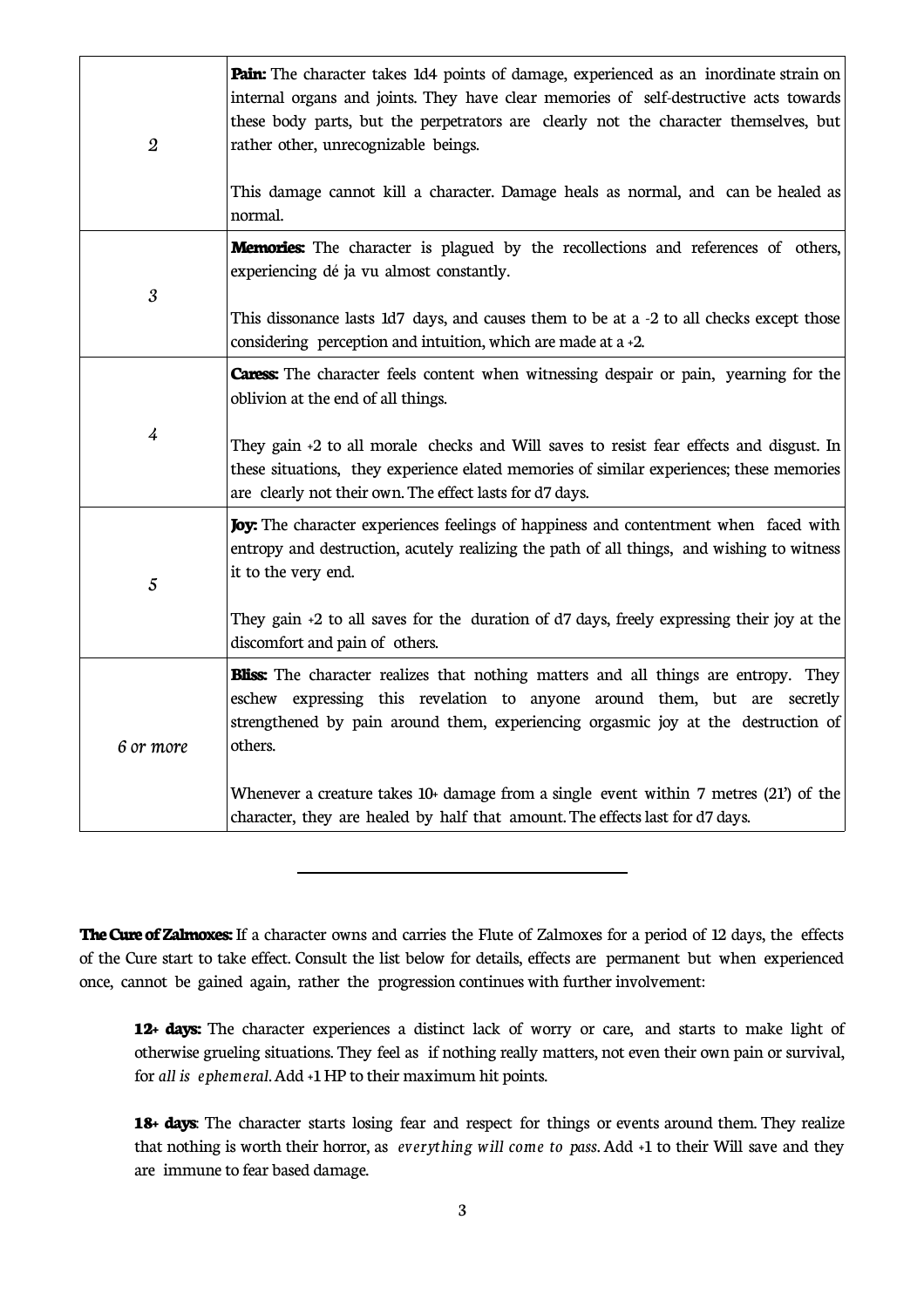**24+ days:** The character becomes aware of the fact that *all of this has happened before*. They become bored and dull towards even the most unusual of events, adding +1 to their Ref save and perception checks, as they seem to expect everything that happens to them.

**30+ days:** The character slowly builds a dissonance with their body, understanding that it is *just dust coiling around an ideal*. They are able to withstand things otherwise beyond their capability as they simply do not care anymore; add +1 to their Fort save, and they no longer disturbed by pain.

**2 months or more:** As the character understands that the *world is a wheeling river of pain without meaning.* Their alignment shifts towards Chaotic. If already Chaotic, they lose their alignment entirely, becoming one with the void (Judge's discretion on consequences). They also lose the ability to resist magical coercion effects, and resist mundane coercion at a -15.



**The Song of Zalmoxes:** If any song is played on the Flute of Zalmoxes, it transforms into the Song of Zalmoxes: a dirge of pain and suffering and a laudation of change that destruction brings.

- A character has to use all of their action dice to play the flute, the song persists as long as the flute is played, and the effect should be re-rolled every round the flute is used.
- Playing requires a suitable occupation or background: unskilled occupations use lowered dice, skilled occupations use a d20 or more. Bards use a d30.
- Characters using the instrument may lose themselves in the music, using Intelligence as if it was spellburn.
- A user may always choose a lower result from the table below, regardless of roll.

| TABLE B: The Song of Zalmoxes        |                                                                                                                                                                                                                   |  |
|--------------------------------------|-------------------------------------------------------------------------------------------------------------------------------------------------------------------------------------------------------------------|--|
| Skill check die<br>+ level + PER mod | <b>Effect</b>                                                                                                                                                                                                     |  |
| 1 or less;                           | The pain of existence ripples through the vicinity, causing 1d8 damage to<br>everyone within 3 m (10) of the instrument. The damage is experienced as cramps,<br>seizures and a violent panic rising from within. |  |
| or natural 1                         | If the character playing the flute takes any damage, they are forced to stop and<br>avoid the instrument for 1d7 days, and they suffer a major corruption effect.                                                 |  |